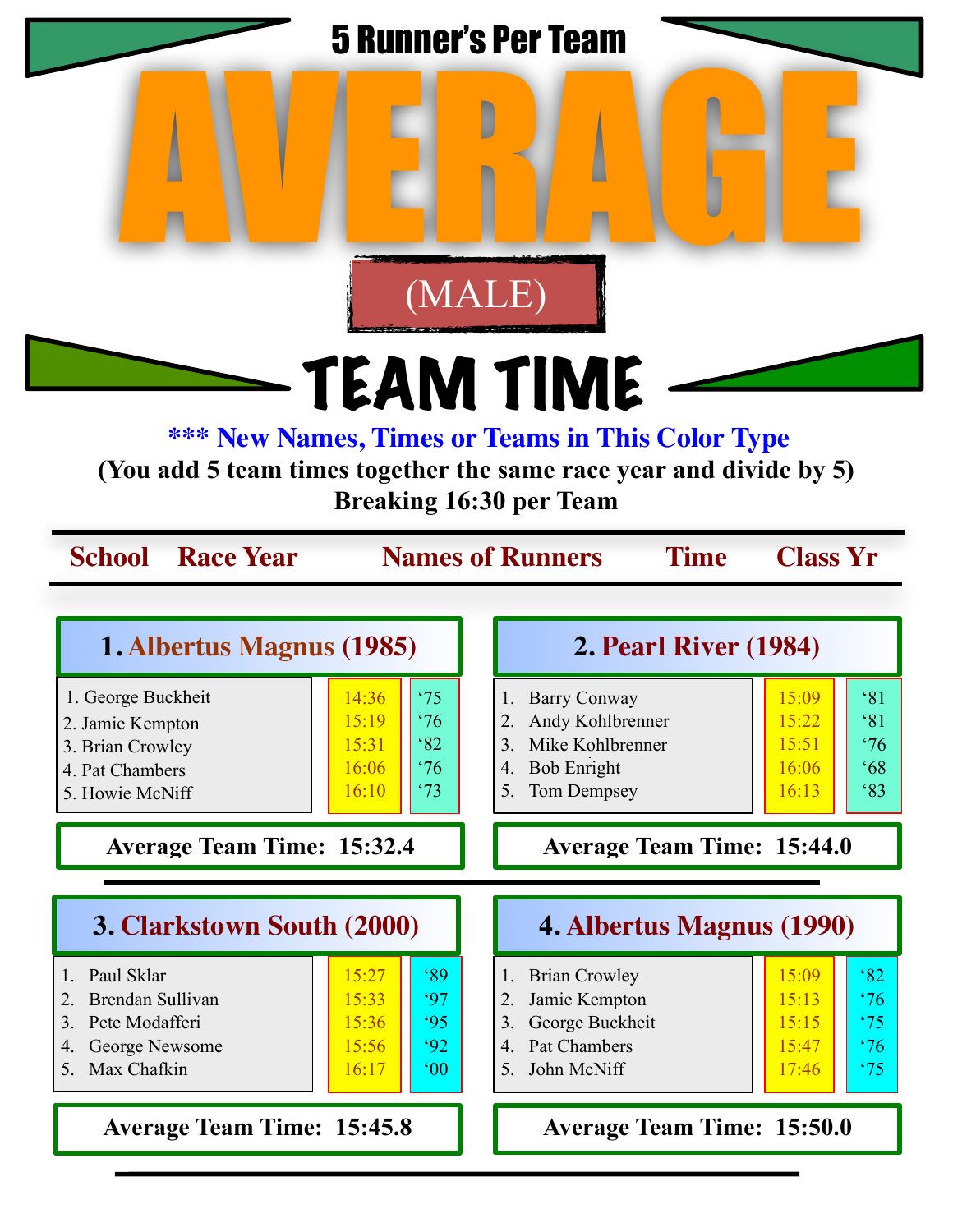| <b>5. Suffern</b> (1997)                                                                                                                                                |                                                                                                         |                                                                                                                                                           | <b>6. Clarkstown North (2000)</b>                                                                                |  |  |  |
|-------------------------------------------------------------------------------------------------------------------------------------------------------------------------|---------------------------------------------------------------------------------------------------------|-----------------------------------------------------------------------------------------------------------------------------------------------------------|------------------------------------------------------------------------------------------------------------------|--|--|--|
| Frank Gagliano<br>1.<br><b>Brendan Howell</b><br>$\overline{2}$ .<br>$\overline{3}$ .<br>Jim Gerhart<br>Tom Ciccone Jr.<br>$\overline{4}$ .<br>5.<br><b>Brian Rubin</b> | 15:14<br>94<br>95<br>15:41<br>15:48<br>94<br>16:21<br>94<br>16:24<br>93                                 | Mike Morris<br>1.<br><b>Brian McGillick</b><br>2.<br>3 <sub>1</sub><br>Pat Driscoll<br>Tom McCarney<br>4.<br>Jason Friedman<br>5 <sub>1</sub>             | 15:44<br>96<br>98<br>15:45<br>98<br>15:45<br>93<br>16:08<br>93<br>16:08                                          |  |  |  |
| <b>Average Team Time: 15:53.8</b>                                                                                                                                       |                                                                                                         | <b>Average Team Time: 15:54.0</b>                                                                                                                         |                                                                                                                  |  |  |  |
| <b>7. Suffern (1995)</b>                                                                                                                                                |                                                                                                         | <b>8. Albertus Magnus (1991)</b>                                                                                                                          |                                                                                                                  |  |  |  |
| Jim Gerhart<br>$\mathbf{1}$<br>$\overline{2}$<br>Frank Gagliano<br><b>Brian Rubin</b><br>3.<br>Tim Cox<br>$\overline{4}$ .<br>5.<br>Jeff Dempsey                        | 15:35<br>94<br>15:41<br>94<br>93<br>15:47<br>91<br>15:50<br>95<br>16:42                                 | George Buckheit<br>1.<br>Jamie Kempton<br>$\overline{2}$ .<br><b>Brian Crowley</b><br>3.<br><b>Pat Chambers</b><br>$\overline{4}$ .<br>Chris Bulter<br>5. | $^{\circ}75$<br>15:19<br>$\frac{1}{2}$<br>15:43<br>82<br>15:51<br>$\frac{1}{2}$<br>15:55<br>91<br>16:49          |  |  |  |
| <b>Average Team Time: 15:55.0</b><br><b>Average Team Time: 15:55.6</b>                                                                                                  |                                                                                                         |                                                                                                                                                           |                                                                                                                  |  |  |  |
| 9. Monroe Woodbury (1988)                                                                                                                                               |                                                                                                         | 10. Clarkstown South (1998)                                                                                                                               |                                                                                                                  |  |  |  |
| John Trautmann<br>2.<br>Ed Ackerly<br>3.<br><b>Billy Comerford</b><br>T.J. Benzi<br>4.<br>Chris Boeike<br>5.                                                            | 86<br>15:03<br>86<br>15:44<br>87<br>16:09<br>$88^\circ$<br>16:25<br>88<br>16:39                         | Paul Sklar<br>1.<br>2.<br>Brendan Sullivan<br>Adam Greitzer<br>3 <sub>1</sub><br>Pat Gruber<br>4.<br>5. Pete Modaferri                                    | 89<br>15:24<br>15:57<br>97<br>95<br>16:02<br>16:12<br>98<br>16:33<br>95                                          |  |  |  |
| <b>Average Team Time: 16:00.0</b>                                                                                                                                       |                                                                                                         | <b>Average Team Time: 16:01.6</b>                                                                                                                         |                                                                                                                  |  |  |  |
| 11. Albertus Magnus (1986)                                                                                                                                              |                                                                                                         | 12. Albertus Magnus (1984)                                                                                                                                |                                                                                                                  |  |  |  |
| 1. Jamie Kempton<br>2. Pat Chambers<br>3. George Buckheit<br>4. Larry Beckerle<br>5. John McNiff                                                                        | 15:10<br>$^{\circ}76$<br>15:19<br>$^{\circ}76$<br>16:10<br>$^{\circ}75$<br>16:45<br>'73<br>'75<br>16:50 | 1. Jamie Kempton<br>2. Brian Kelly<br>3. Brian Crowley<br>4. Howie McNiff<br>5. Larry Beckerle                                                            | 15:16<br>$\frac{1}{6}$<br>$^{\circ}75$<br>16:04<br>82<br>16:11<br>$^{\circ}73$<br>16:11<br>$^{\circ}73$<br>16:49 |  |  |  |
| <b>Average Team Time: 16:02.8</b>                                                                                                                                       |                                                                                                         | <b>Average Team Time: 16:06.2</b>                                                                                                                         |                                                                                                                  |  |  |  |